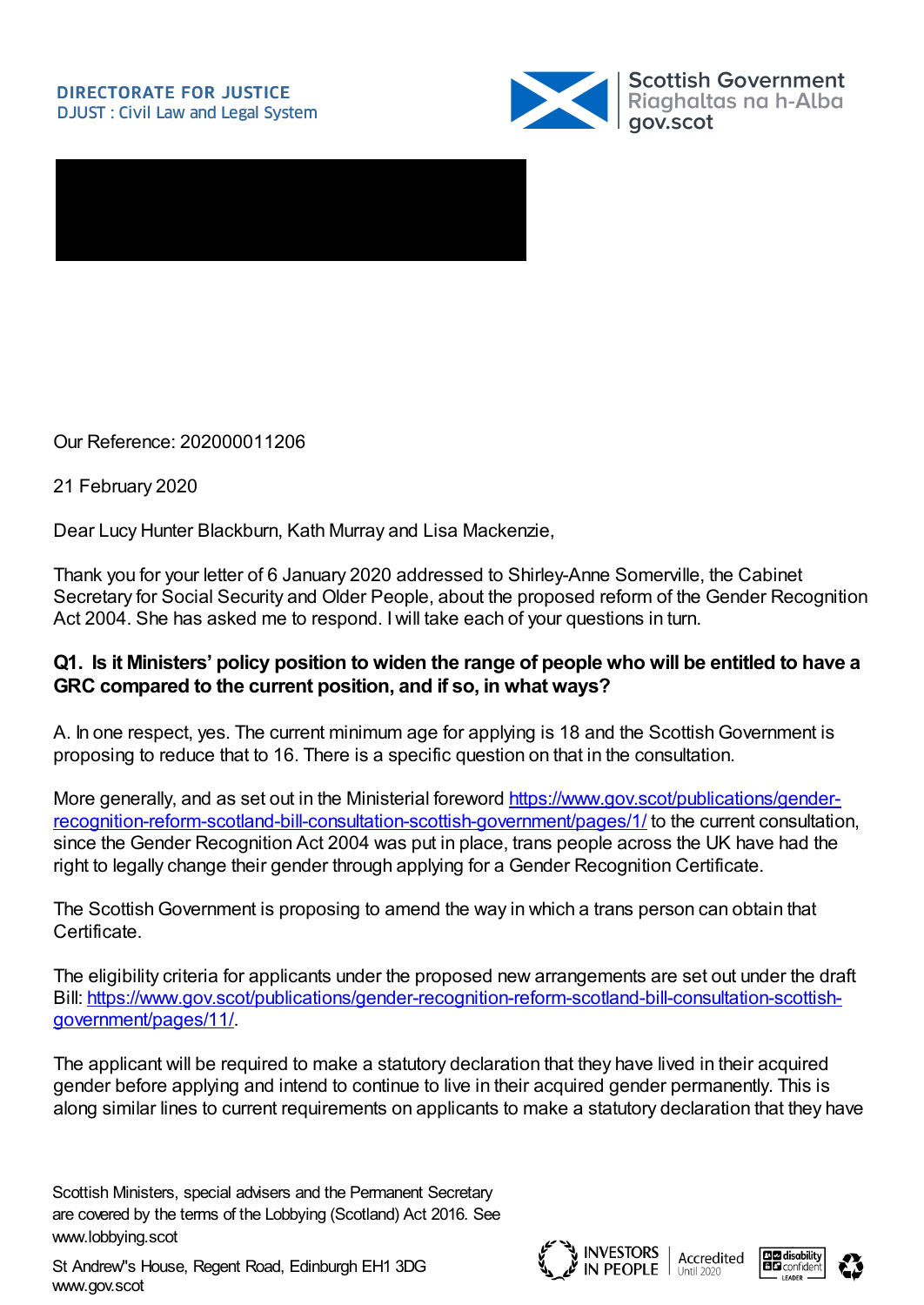lived in their acquired gender and intend to do so until death: please see section 3(4) of the current Gender Recognition Act 2004: <http://www.legislation.gov.uk/ukpga/2004/7/section/3>.

The factsheet we prepared when the consultation issued outlined where the proposals differ from and where they are the same as the current system for obtaining legal gender recognition: <https://www.gov.scot/publications/proposals-to-reform-the-gender-recognition-act-2004/>.

# **Q2. Does acquiring a GRC give a person new legal rights of access to single sex services and occupations under the Equality Act 2010 (before any consideration is given to making specific arrangements to exclude GRC holders fromthese, as discussed in Chapter 5)?**

A. A person who obtains a full GRC acquires a new gender and a new sex: section 9(1) of the 204 Act refers [http://www.legislation.gov.uk/ukpga/2004/7/section/9.](http://www.legislation.gov.uk/ukpga/2004/7/section/9) The exceptions in the Equality Act 2010 can be used to exclude trans people from single sex services and occupations, when this is a proportionate means of achieving a legitimate aim, as set out in Chapter 5 of the consultation.

# **Q3. Specifically, what is Ministers' understanding of the relevance of a person holding a GRC to the ability of the prison service to exercise its discretion over the accommodation of transgender prisoners, in the light of the outcome of R (on the application of AB) v Secretary of State for Justice (2009)?**

A. The Cabinet Secretary for Justice answered an oral question in the Scottish Parliament on the housing of prisoners with a GRC on 16 January 2020. This can be found at <http://www.parliament.scot/parliamentarybusiness/report.aspx?r=12459&mode=pdf> (columns 44 and 45).

# **Q4. What is the view of Ministers of the implications for third parties who are referring to a person who has a GRC of the judgment last month in the case of Forstater vs the Centre for Global Development?**

A. It is not appropriate for Government to comment on a case which may be appealed.

# **Q5. What criteria do Ministers envisage the courts would use to decide whether a person has made a false declaration about having lived and/or intending to live in their acquired gender?**

A. The judiciary are independent and the Scottish Government does not give guidance to the courts.

There are a variety of scenarios which might indicate that a false declaration has been made. These include:

- Where evidence is provided by a spouse or a civil partner that a false declaration has been made.
- Where the applicant boasts of having made a false declaration.







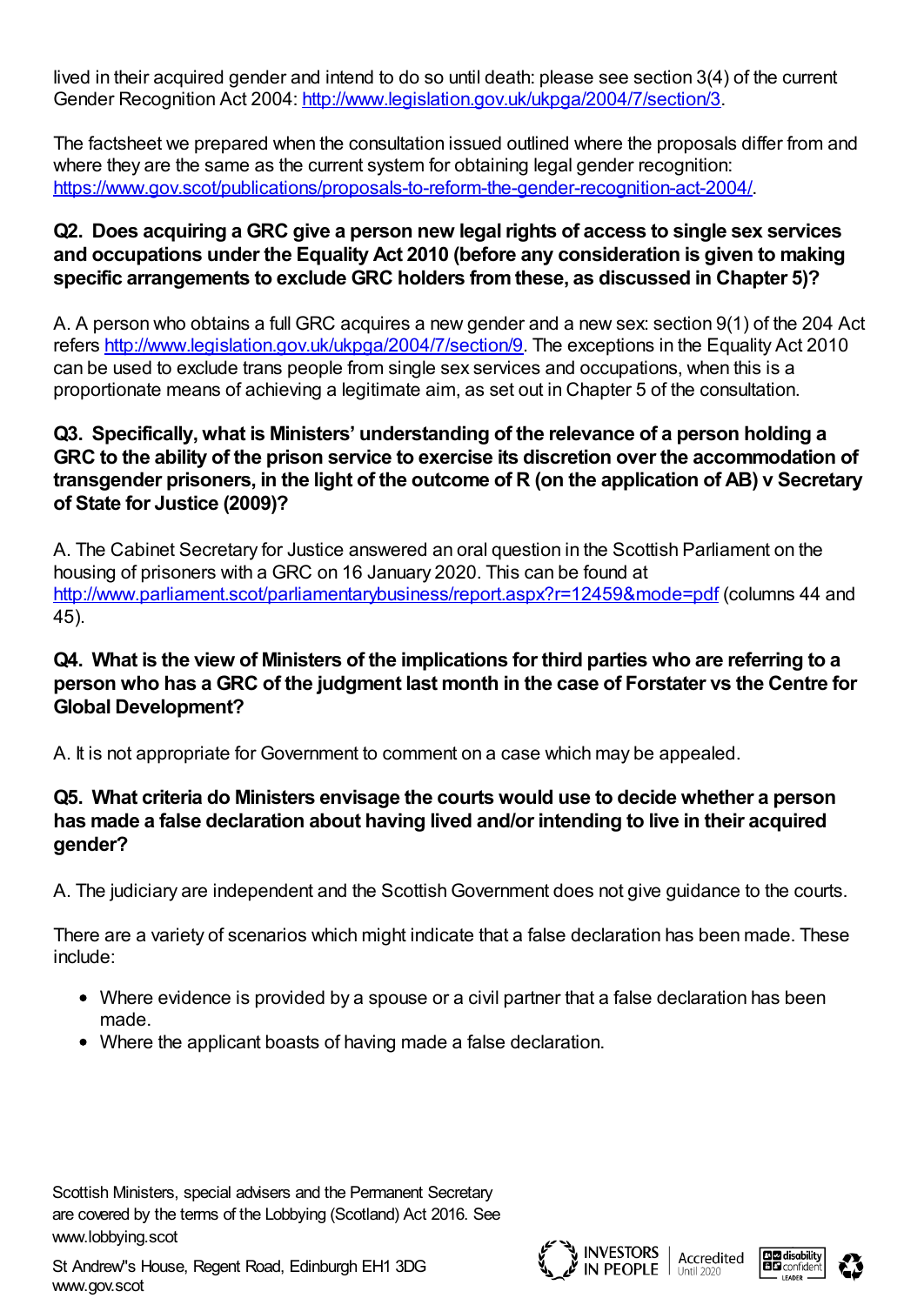# **Q6. What courses of action do Ministers understand would be open to a notary public who suspected someone was seeking to make a false declaration and do Ministers intend it to be possible to refuse to grant a GRC based on reported concerns about a possible false application?**

A. The draft Bill provides (at section 14) that it is an offence to knowingly make a false statutory declaration. A notary public or justice of the peace who suspects a person is seeking to make a false declaration could draw the person's attention to the offence provisions and report the matter to the police. The notary public or the justice of the peace could also write to the Registrar General.

It would be possible for the Registrar General to refuse to grant a GRC if the Registrar General considered the application to be false. The draft Bill contains review and appeal mechanisms against a rejection of an application by the Registrar General.

# **Q7. How do Ministers envisage that cases of de-transition would interact with the provisions criminalising a false declaration?**

A. The draft Bill provides that an applicant must make a statutory declaration that the applicant "intends to continue to live in the acquired gender permanently". Whether or not an offence has been committed would depend on the applicant's intention at the time of making the declaration.

The Scottish Government's understanding is that de-transitioning is rare. Evidence in this area is included in the draft EQIA included with the consultation: https://www.gov.scot/publications/gender[recognition-reform-scotland-bill-consultation-scottish-government/pages/18/](https://www.gov.scot/publications/gender-recognition-reform-scotland-bill-consultation-scottish-government/pages/18/) (please see points 7 to 9 under "Gender Reassignment" in Stage 2).

# **Q8. How do Ministers intend that "ordinarily resident" will be defined for the purpose of the Act, including whether they intend this to require any minimumperiod of residence in Scotland?**

A. The term "ordinarily resident" is often used in legislation and is already used in the 2004 Act: please see, for example, section 3C(6) in relation to the alternative track: <http://www.legislation.gov.uk/ukpga/2004/7/section/3C> In general terms, to be "ordinarily resident" in a jurisdiction, a person must live in the jurisdiction, with only reasonably short periods (eg for holidays) away. There is no requirement to be resident for a fixed period of time, but the residence must be voluntary, for settled purposes and lawful.

#### **Q9. Have Ministers undertaken any detailed analysis of the law, and its application in settings such as hospitals, schools and prisons in Ireland and other jurisdictions it considers to represent 'international best practice', including how far the GRC equivalent in these countries confers the same legal rights as a GRC in the UK?**

A. On 29 November 2019, the Irish Minister for Employment Affairs and Social Protection laid a statutory report in the Irish Parliament on the operation of their 2015 Act and published the Irish Government's response to the recommendations of a Review Group: <http://www.welfare.ie/en/pressoffice/Pages/pr29112019.aspx>